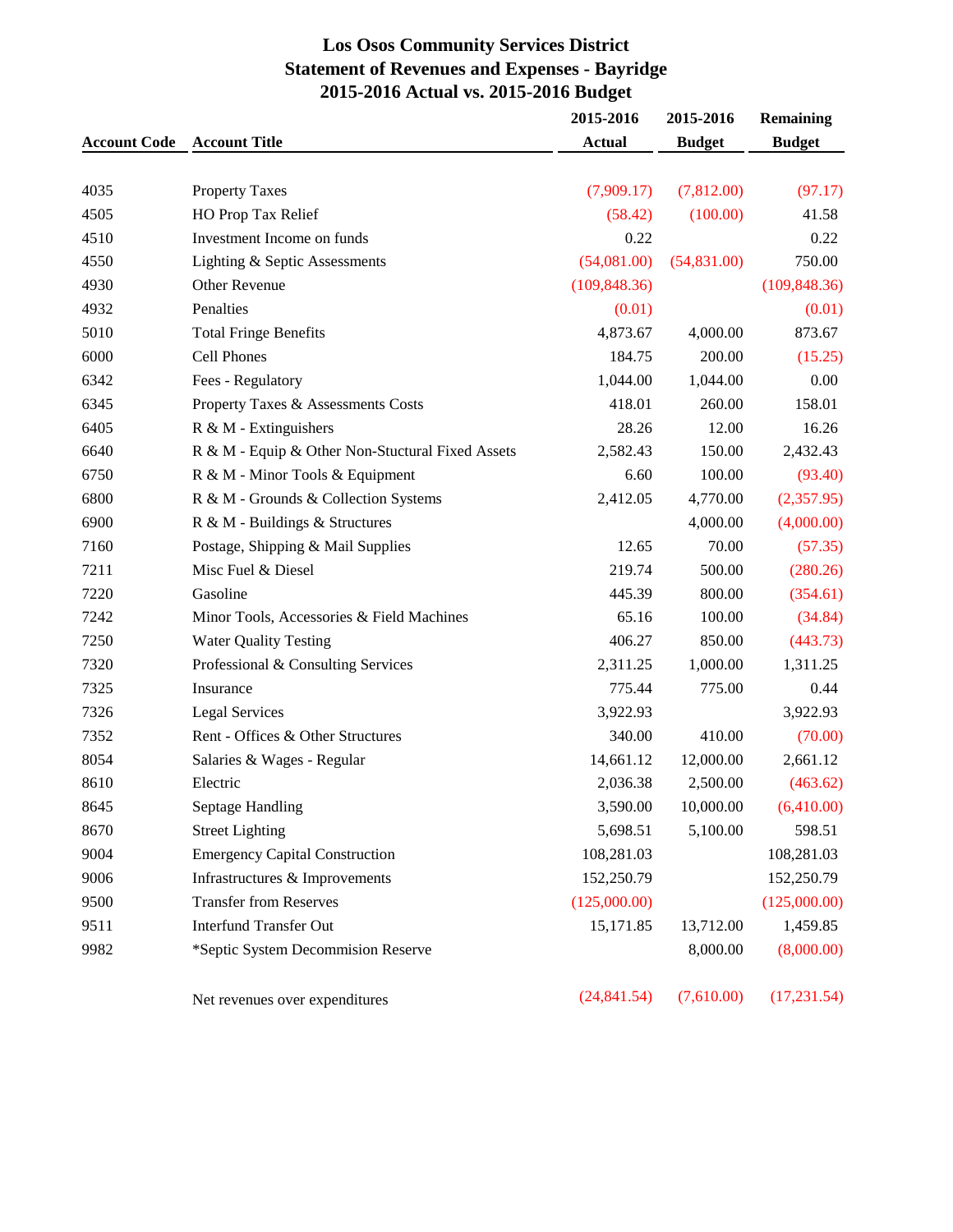# **Los Osos Community Services District Statement of Revenues and Expenses - Vista de Oro 2015-2016 Actual vs. 2015-2016 Budget**

|                     |                                     | 2015-2016     | 2015-2016     | <b>Remaining</b> |
|---------------------|-------------------------------------|---------------|---------------|------------------|
| <b>Account Code</b> | <b>Account Title</b>                | <b>Actual</b> | <b>Budget</b> | <b>Budget</b>    |
|                     |                                     |               |               |                  |
| 4550                | Lighting & Septic Assessments       | (15,441.00)   | (15,768.00)   | 327.00           |
| 5010                | <b>Total Fringe Benefits</b>        | 2,486.23      | 4,000.00      | (1,513.77)       |
| 6000                | <b>Cell Phones</b>                  | 184.75        | 200.00        | (15.25)          |
| 6342                | Fees - Regulatory                   | 1,044.00      | 1,044.00      | 0.00             |
| 6345                | Property Taxes & Assessments Costs  | 18.00         | 20.00         | (2.00)           |
| 6405                | $R \& M$ - Extinguishers            | 28.26         | 12.00         | 16.26            |
| 6800                | R & M - Grounds & Collection        |               | 3,000.00      | (3,000.00)       |
| 7211                | Misc Fuel & Diesel                  | 109.88        | 300.00        | (190.12)         |
| 7220                | Gasoline                            | 222.69        | 700.00        | (477.31)         |
| 7242                | Minor Tools, Accessories & Field    | 37.85         | 50.00         | (12.15)          |
| 7250                | <b>Water Quality Testing</b>        | 195.00        | 840.00        | (645.00)         |
| 7318                | Professional & Consulting Srvcs-ISJ | 207.50        |               | 207.50           |
| 7320                | Professional & Consulting Services  | 345.25        | 500.00        | (154.75)         |
| 7325                | Insurance                           | 465.26        | 466.00        | (0.74)           |
| 7326                | <b>Legal Services</b>               | 3,324.53      |               | 3,324.53         |
| 7352                | Rent - Offices & Other Structures   | 340.00        | 410.00        | (70.00)          |
| 8054                | Salaries & Wages - Regular          | 7,565.57      | 12,000.00     | (4,434.43)       |
| 8610                | Electric                            | 277.41        | 400.00        | (122.59)         |
| 8645                | Septage Handling                    | 2,495.00      | 7,500.00      | (5,005.00)       |
| 8670                | <b>Street Lighting</b>              | 2,104.09      | 2,000.00      | 104.09           |
| 9511                | <b>Interfund Transfer Out</b>       | 10,818.74     | 9,799.00      | 1,019.74         |
|                     | Net revenues over expenditures      | (16,829.01)   | (27, 473.00)  | 10,643.99        |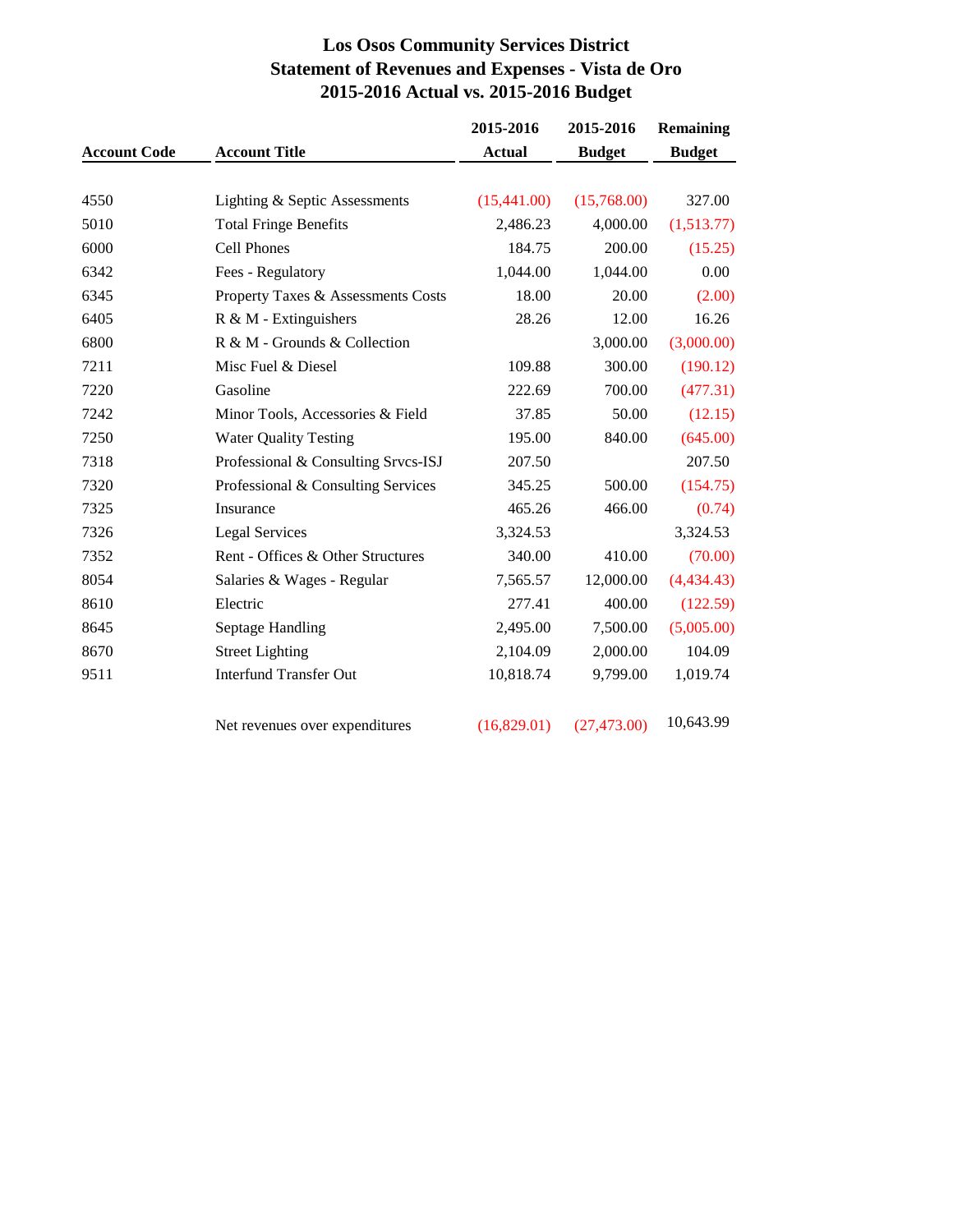# **Los Osos Community Services District Statement of Revenues and Expenses - Water 2015-2016 Actual vs. 2015-2016 Budget**

|                     |                                     | 2015-2016      | 2015-2016      | <b>Remaining</b> |  |  |
|---------------------|-------------------------------------|----------------|----------------|------------------|--|--|
| <b>Account Code</b> | <b>Account Title</b>                | <b>Actual</b>  | <b>Budget</b>  | <b>Budget</b>    |  |  |
|                     |                                     |                |                |                  |  |  |
| 4030                | <b>Residential Single Family</b>    | (1,292,059.51) | (1,757,500.00) | 465,440.49       |  |  |
| 4035                | <b>Property Taxes</b>               | (207, 599.95)  | (203,793.00)   | (3,806.95)       |  |  |
| 4102                | Residential- Multi -Family-Water    | (122, 131.93)  | (50,000.00)    | (72, 131.93)     |  |  |
| 4103                | Commercial, Home Care, Retail-      | (249, 335.73)  | (100,000.00)   | (149, 335.73)    |  |  |
| 4104                | <b>Irrigation-Water Sales</b>       | (25,685.51)    |                | (25,685.51)      |  |  |
| 4114                | <b>Water Other Service Revenues</b> | 630.00         |                | 630.00           |  |  |
| 4505                | HO Prop Tax Relief                  | (1,298.14)     | (2,000.00)     | 701.86           |  |  |
| 4510                | Investment Income on funds          | (2,588.54)     |                | (2,588.54)       |  |  |
| 4928                | Lien Fees Recoveries                |                | (300.00)       | 300.00           |  |  |
| 4930                | Other Revenue                       | (14, 057.91)   | (500.00)       | (13,557.91)      |  |  |
| 4931                | <b>Water Activation Fees</b>        | (7,750.00)     | (15,000.00)    | 7,250.00         |  |  |
| 4932                | Penalties                           | (23,078.43)    | (20,000.00)    | (3,078.43)       |  |  |
| 4933                | Door Hangers/Lockout Notices        | (17,800.00)    | (5,400.00)     | (12,400.00)      |  |  |
| 4934                | Gain on Sale of Fixed Assets        |                | (2,000.00)     | 2,000.00         |  |  |
| 4935                | Sale-Specs/Plans & Non_Capital      | (130.40)       | (100.00)       | (30.40)          |  |  |
| 4936                | Water Delinquencies via Tax roll    | (679.55)       | (1,000.00)     | 320.45           |  |  |
| 4937                | <b>NSF</b> Fees                     | (465.00)       |                | (465.00)         |  |  |
| 5010                | <b>Total Fringe Benefits</b>        | (15,315.46)    | (13,500.00)    | (1,815.46)       |  |  |
| 5030                | Life Insurance - ER                 | 338.76         | 5,600.00       | (5,261.24)       |  |  |
| 5031                | Disability Insurance                | 392.12         |                | 392.12           |  |  |
| 5040                | <b>LTD</b> Insurance                | 2,788.95       |                | 2,788.95         |  |  |
| 5050                | Medicare - ER                       | 6,527.02       | 6,650.00       | (122.98)         |  |  |
| 5060                | Cafeteria Plan - ER                 | 70,125.00      | 60,000.00      | 10,125.00        |  |  |
| 5070                | Retirement ER - Regular             | 55,280.02      | 51,605.00      | 3,675.02         |  |  |
| 5071                | Retirement ER - Addl Pick-up        | 11,881.96      | 9,642.00       | 2,239.96         |  |  |
| 5075                | Retirees Medical - ER               | 1,607.00       | 2,760.00       | (1,153.00)       |  |  |
| 5100                | Unemployment Insurance - ER         | 3,503.20       |                | 3,503.20         |  |  |
| 5120                | Workers Comp Insurance - ER         | 9,273.94       | 9,275.00       | (1.06)           |  |  |
| 5124                | Retirement - ER - Tier 2            | 5,876.47       | 5,300.00       | 576.47           |  |  |
| 6000                | Cell Phones                         | 2,254.89       | 1,700.00       | 554.89           |  |  |
| 6025                | Telephone                           | 9,866.58       | 9,000.00       | 866.58           |  |  |
| 6100                | Labor & Support-IT Services         | 750.00         | 10,000.00      | (9,250.00)       |  |  |
| 6110                | <b>IT Purchased Services</b>        | 18,922.07      | 14,000.00      | 4,922.07         |  |  |
| 6120                | <b>Computer Licenses</b>            |                | 5,000.00       | (5,000.00)       |  |  |
| 6130                | Computer Hardware                   | 2,129.36       | 6,000.00       | (3,870.64)       |  |  |
| 6142                | GIS Maps/Data/Upgrades              | 1,037.50       |                | 1,037.50         |  |  |
| 6200                | Hiring Advertising & Other Costs    |                | 100.00         | (100.00)         |  |  |
| 6230                | Medical Exam                        | 125.00         | 200.00         | (75.00)          |  |  |
| 6250                | Temporary Agency Help               |                | 2,500.00       | (2,500.00)       |  |  |
| 6340                | Misc Fees                           | 4,409.29       | 3,000.00       | 1,409.29         |  |  |
| 6342                | Fees - Regulatory                   | 10,438.93      | 15,000.00      | (4,561.07)       |  |  |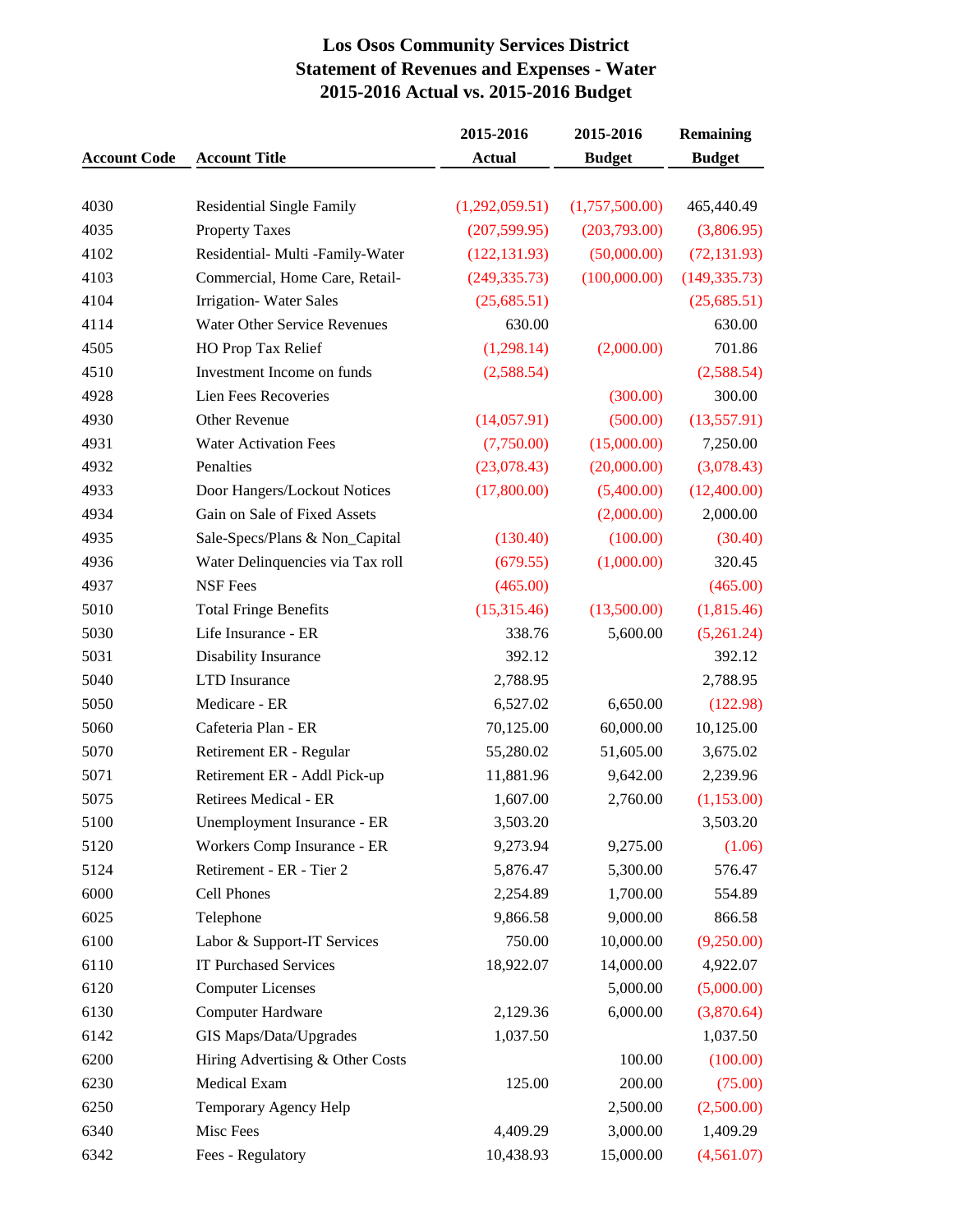# **Los Osos Community Services District Statement of Revenues and Expenses - Water 2015-2016 Actual vs. 2015-2016 Budget**

|                     |                                     | 2015-2016     | 2015-2016     | <b>Remaining</b> |  |  |
|---------------------|-------------------------------------|---------------|---------------|------------------|--|--|
| <b>Account Code</b> | <b>Account Title</b>                | <b>Actual</b> | <b>Budget</b> | <b>Budget</b>    |  |  |
| 6343                | Lien & Notary Fees                  |               | 100.00        | (100.00)         |  |  |
| 6345                | Property Taxes & Assessments Costs  | 6,218.73      | 3,000.00      | 3,218.73         |  |  |
| 6405                | $R \& M$ - Extinguishers            | 565.02        | 400.00        | 165.02           |  |  |
| 6422                | R & M - Hydrants                    | 4.29          | 100.00        | (95.71)          |  |  |
| 6436                | <b>Booster Pumps</b>                | (65.64)       |               | (65.64)          |  |  |
| 6640                | R & M - Equip & Other Non-          | 33,560.29     | 3,000.00      | 30,560.29        |  |  |
| 6641                | R & M - Wells                       | 5,002.44      | 6,000.00      | (997.56)         |  |  |
| 6750                | R & M - Minor Tools & Equipment     | 4,790.02      | 2,000.00      | 2,790.02         |  |  |
| 6800                | R & M - Grounds & Collection        | 909.78        | 2,000.00      | (1,090.22)       |  |  |
| 6900                | R & M - Buildings & Structures      | 661.92        | 10,000.00     | (9,338.08)       |  |  |
| 7100                | Copier Contract-Maint & Usage       | 3,803.17      |               | 3,803.17         |  |  |
| 7140                | General Supplies & Minor Equipment  | 3,583.41      | 3,000.00      | 583.41           |  |  |
| 7160                | Postage, Shipping & Mail Supplies   | 18,907.32     | 15,000.00     | 3,907.32         |  |  |
| 7180                | Billing Supplies, Forms & Printing  | 1,162.71      | 1,000.00      | 162.71           |  |  |
| 7204                | Cleaning Supplies, Laundry & Towel  | 18.35         | 300.00        | (281.65)         |  |  |
| 7211                | Misc Fuel & Diesel                  | 1,688.63      | 5,500.00      | (3,811.37)       |  |  |
| 7220                | Gasoline                            | 3,621.42      | 5,000.00      | (1,378.58)       |  |  |
| 7226                | Membership & Dues                   | 1,315.57      | 200.00        | 1,115.57         |  |  |
| 7228                | Markings & Other Misc Services      | 480.00        | 1,000.00      | (520.00)         |  |  |
| 7230                | Misc Small Parts & Supplies         | 615.64        | 1,000.00      | (384.36)         |  |  |
| 7232                | Vehicle Repairs - Parts, Tires &    | 3,471.30      | 7,500.00      | (4,028.70)       |  |  |
| 7234                | Oxygen Supplies & Cylinder Rent     | 50.00         |               | 50.00            |  |  |
| 7237                | Process Control & Treatment         | 7,884.96      | 6,000.00      | 1,884.96         |  |  |
| 7239                | <b>Water Treatment Chemicals</b>    | 4,041.26      | 13,000.00     | (8,958.74)       |  |  |
| 7241                | R & M - Water Distribution System   | 12,509.13     | 15,000.00     | (2,490.87)       |  |  |
| 7242                | Minor Tools, Accessories & Field    | 4,826.28      | 6,000.00      | (1,173.72)       |  |  |
| 7246                | Uniform & Gear                      | 1,836.95      | 3,000.00      | (1,163.05)       |  |  |
| 7249                | <b>Safety Supplies</b>              | 711.65        | 3,000.00      | (2, 288.35)      |  |  |
| 7250                | <b>Water Quality Testing</b>        | 24,537.41     | 50,000.00     | (25, 462.59)     |  |  |
| 7253                | Rent - Equipment                    | 1,274.10      | 3,000.00      | (1,725.90)       |  |  |
| 7255                | <b>Security Services</b>            | 7,993.78      | 9,000.00      | (1,006.22)       |  |  |
| 7256                | Meter Purchases & Replacements      | 72,127.40     | 50,000.00     | 22,127.40        |  |  |
| 7301                | <b>Contract Maint Services</b>      | 4,518.30      | 10,000.00     | (5,481.70)       |  |  |
| 7310                | <b>Bank Service Charges</b>         |               | 200.00        | (200.00)         |  |  |
| 7318                | Professional & Consulting Srvcs-ISJ | 23,430.40     | 30,000.00     | (6,569.60)       |  |  |
| 7319                | <b>Other Professional Services</b>  | 7,805.54      | 30,000.00     | (22, 194.46)     |  |  |
| 7320                | Professional & Consulting Services  | 59,183.22     | 100,000.00    | (40, 816.78)     |  |  |
| 7321                | Janitorial Cleaning & Supplies      | 2,626.28      | 1,800.00      | 826.28           |  |  |
| 7323                | Books, Publications & Subscriptions | 644.95        | 150.00        | 494.95           |  |  |
| 7324                | Education & Training Fees           | 458.00        | 500.00        | (42.00)          |  |  |
| 7325                | Insurance                           | 29,855.31     | 26,000.00     | 3,855.31         |  |  |
| 7326                | <b>Legal Services</b>               | 9,035.20      | 30,000.00     | (20,964.80)      |  |  |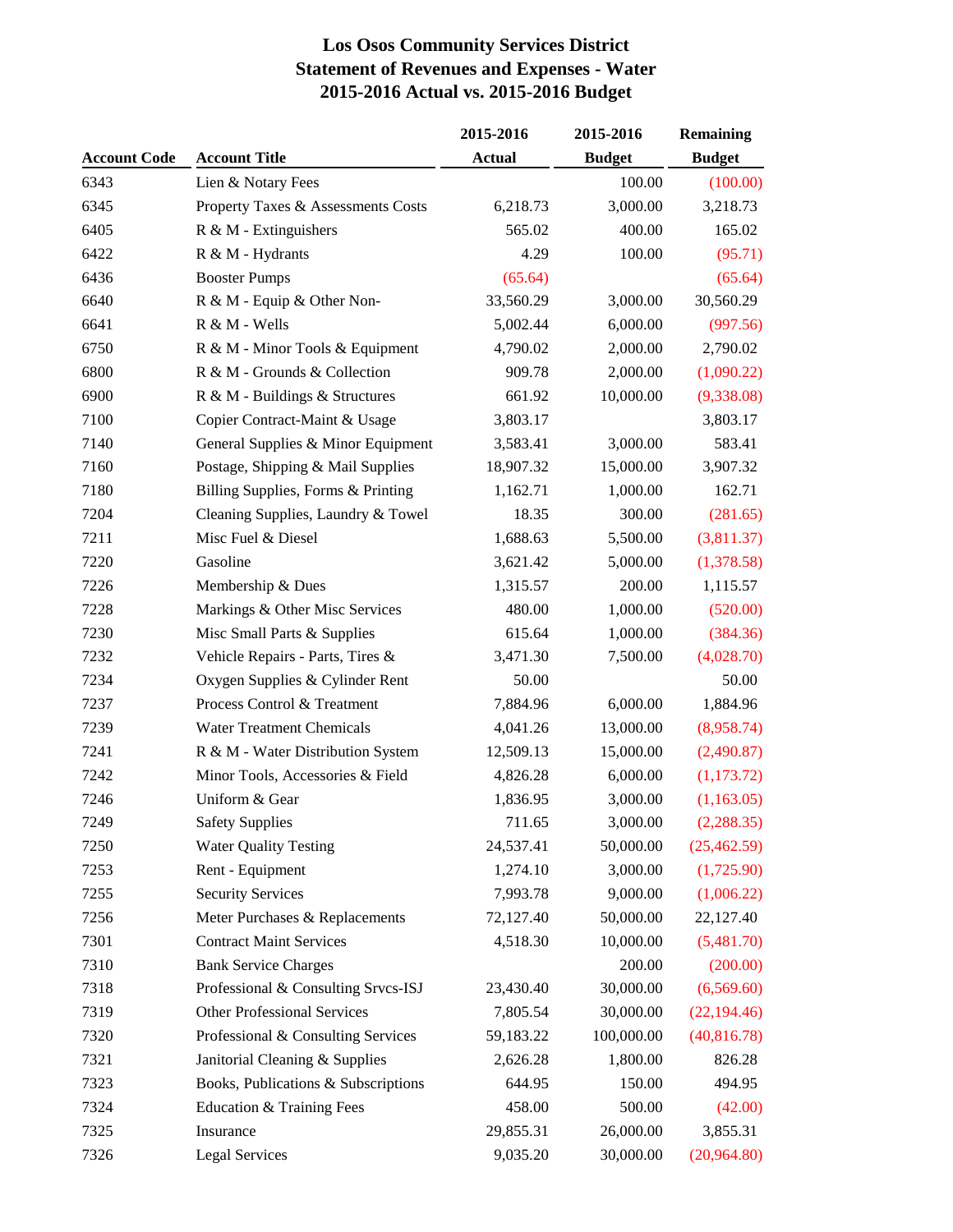# **Los Osos Community Services District Statement of Revenues and Expenses - Water 2015-2016 Actual vs. 2015-2016 Budget**

|                     |                                      | 2015-2016     | 2015-2016     | <b>Remaining</b> |
|---------------------|--------------------------------------|---------------|---------------|------------------|
| <b>Account Code</b> | <b>Account Title</b>                 | <b>Actual</b> | <b>Budget</b> | <b>Budget</b>    |
| 7330                | Misc Operating Expenses              |               | 100.00        | (100.00)         |
| 7336                | Legal Services-ISJ                   | 90,183.12     | 20,000.00     | 70,183.12        |
| 7340                | Legal Notifications & Mandated       | 89.54         | 2,000.00      | (1,910.46)       |
| 7348                | <b>Water Conservation Program</b>    | 5,407.04      | 30,000.00     | (24,592.96)      |
| 7349                | <b>Water Conservation Fixtures</b>   | 4,802.46      |               | 4,802.46         |
| 7352                | Rent - Offices & Other Structures    | 15,585.00     | 14,000.00     | 1,585.00         |
| 8012                | Call Back Pay                        | 79.20         | 500.00        | (420.80)         |
| 8018                | <b>Holiday Pay</b>                   | 17,330.80     |               | 17,330.80        |
| 8027                | Jury Duty - Back Pay                 | 202.40        |               | 202.40           |
| 8045                | Overtime Pay                         | 2,253.00      | 6,000.00      | (3,747.00)       |
| 8051                | <b>Floating Holiday Pay</b>          | 2,450.40      |               | 2,450.40         |
| 8054                | Salaries & Wages - Regular           | 302,890.61    | 379,433.00    | (76, 542.39)     |
| 8056                | Retroactive Pay                      | 3,511.92      |               | 3,511.92         |
| 8060                | <b>Sick Leave Pay</b>                | 19,276.39     |               | 19,276.39        |
| 8063                | <b>Standby Pay</b>                   | 17,153.82     | 23,800.00     | (6,646.18)       |
| 8066                | Comp Time Used                       | 18,052.14     |               | 18,052.14        |
| 8081                | Vacation Pay                         | 26,598.51     |               | 26,598.51        |
| 8410                | Certifications                       | 210.00        | 1,000.00      | (790.00)         |
| 8550                | Mileage Reimbursement & Parking      | 443.15        | 500.00        | (56.85)          |
| 8610                | Electric                             | 81,322.48     | 130,000.00    | (48,677.52)      |
| 8620                | Gas Service                          | 164.24        | 400.00        | (235.76)         |
| 8630                | <b>Trash Services</b>                | 1,268.04      | 1,500.00      | (231.96)         |
| 8644                | <b>Disposal Services</b>             | 31,512.50     | 80,000.00     | (48, 487.50)     |
| 8670                | <b>Street Lighting</b>               | 351.98        | 650.00        | (298.02)         |
| 9000                | Building, Structures & Improvements  | 63.18         | 45,000.00     | (44, 936.82)     |
| 9006                | Infrastructures & Improvements       | 22,212.00     | 150,000.00    | (127,788.00)     |
| 9022                | Debt Service - Principal             |               | 147,005.00    | (147,005.00)     |
| 9023                | Debt Service - Interest & Annual Fee | 128,893.02    | 130,761.00    | (1,867.98)       |
| 9059                | Vehicles, Equipment, & Fixtures      | 671.00        |               | 671.00           |
| 9153                | <b>Bad Debt Expense</b>              |               | 3,000.00      | (3,000.00)       |
| 9155                | Inter-Agency Cost Sharing-ISJ        | 36,780.47     | 45,000.00     | (8,219.53)       |
| 9511                | <b>Interfund Transfer Out</b>        | 437,679.03    | 396,344.00    | 41,335.03        |
| 9571                | *Capital Outlay Reserve              |               | 65,000.00     | (65,000.00)      |
| 9572                | Reserve                              |               | 25,000.00     | (25,000.00)      |
| 9988                | *Water Rate Stabilization Reserve    |               | 32,000.00     | (32,000.00)      |
|                     | Net revenues over expenditures       | 128,716.07    | (227,982.00)  | 356,698.07       |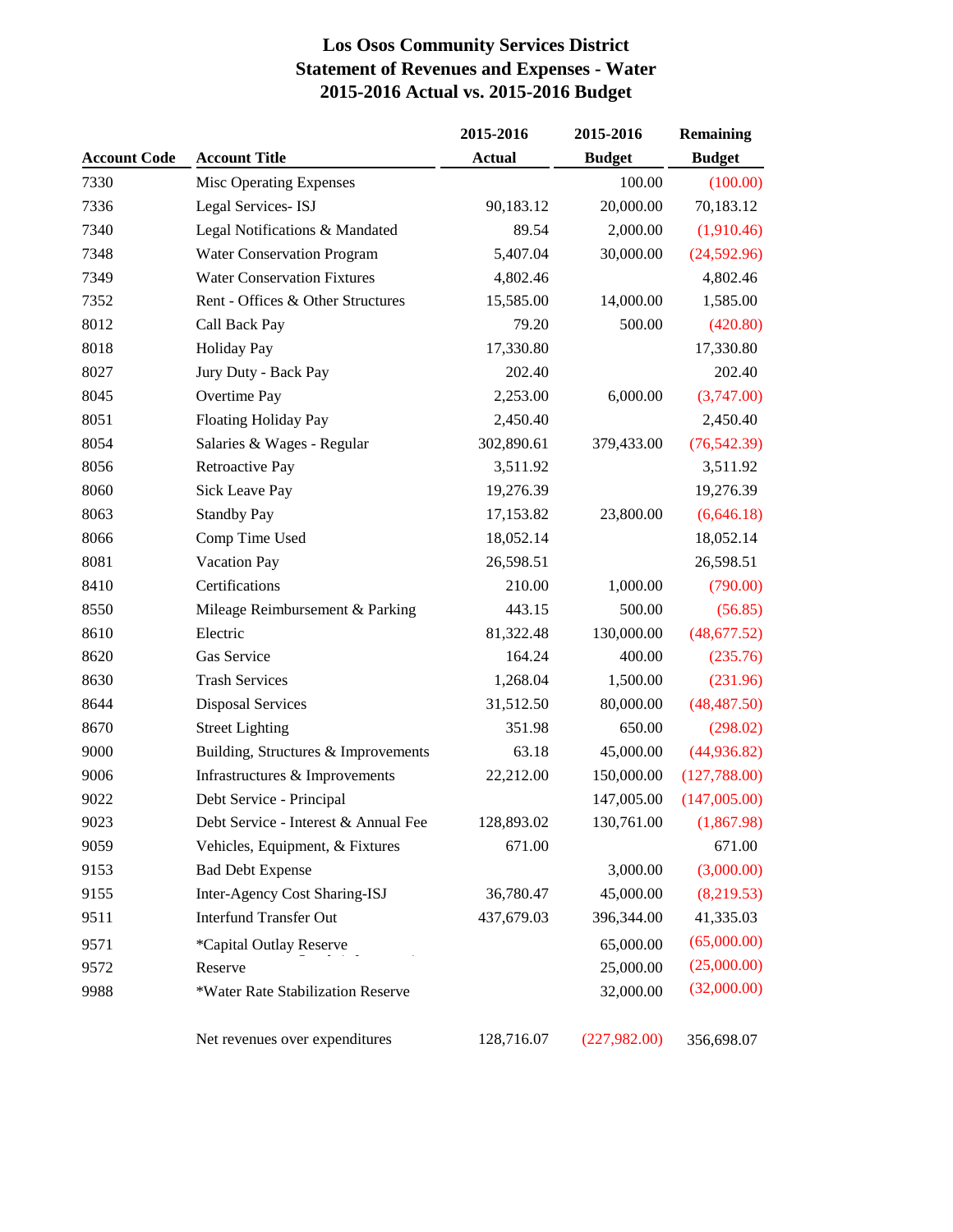# **Los Osos Community Services District Statement of Revenues and Expenses - Wastewater 2015-2016 Actual vs. 2015-2016 Budget**

|                     |                                       | 2015-2016      | 2015-2016      | <b>Remaining</b> |
|---------------------|---------------------------------------|----------------|----------------|------------------|
| <b>Account Code</b> | <b>Account Title</b>                  | <b>Actual</b>  | <b>Budget</b>  | <b>Budget</b>    |
| 4061                | Debt Service Assessments-2002 WW Bond | (1,236,114.82) | (1,149,654.00) | (86, 460.82)     |
| 4062                | Wastewater Admin Charge               |                | (50,340.00)    | 50,340.00        |
| 4510                | Investment Income on funds            | (112.90)       |                | (112.90)         |
| 4928                | Lien Fees Recoveries                  | 15.00          |                | 15.00            |
| 6341                | <b>LAFCO</b> Fees                     |                | 500.00         | (500.00)         |
| 6345                | Property Taxes & Assessments Costs    | 2,104.44       | 1,835.00       | 269.44           |
| 7310                | <b>Bank Service Charges</b>           | 54.36          | 7,000.00       | (6,945.64)       |
| 7320                | Professional & Consulting Services    | 12,499.18      | 3,600.00       | 8,899.18         |
| 7326                | <b>Legal Services</b>                 | 2,919.88       | 1,700.00       | 1,219.88         |
| 9022                | Debt Service - Principal              | 455,000.00     | 480,000.00     | (25,000.00)      |
| 9023                | Debt Service - Interest & Annual Fee  | 687,125.00     | 668,666.00     | 18,459.00        |
| 9079                | Prepaid Assessment Payment            |                | 7,084.00       | (7,084.00)       |
| 9500                | <b>Transfer from Reserves</b>         |                | (7,084.00)     | 7,084.00         |
| 9511                | <b>Interfund Transfer Out</b>         | 9,794.48       | 8,907.00       | 887.48           |
| 9805                | <b>Repayment Bond Reserve</b>         | (4,000.00)     | 50,340.00      | (54,340.00)      |
|                     | Net revenues over expenditures        | 70,715.38      | (22, 554.00)   | 93,269.38        |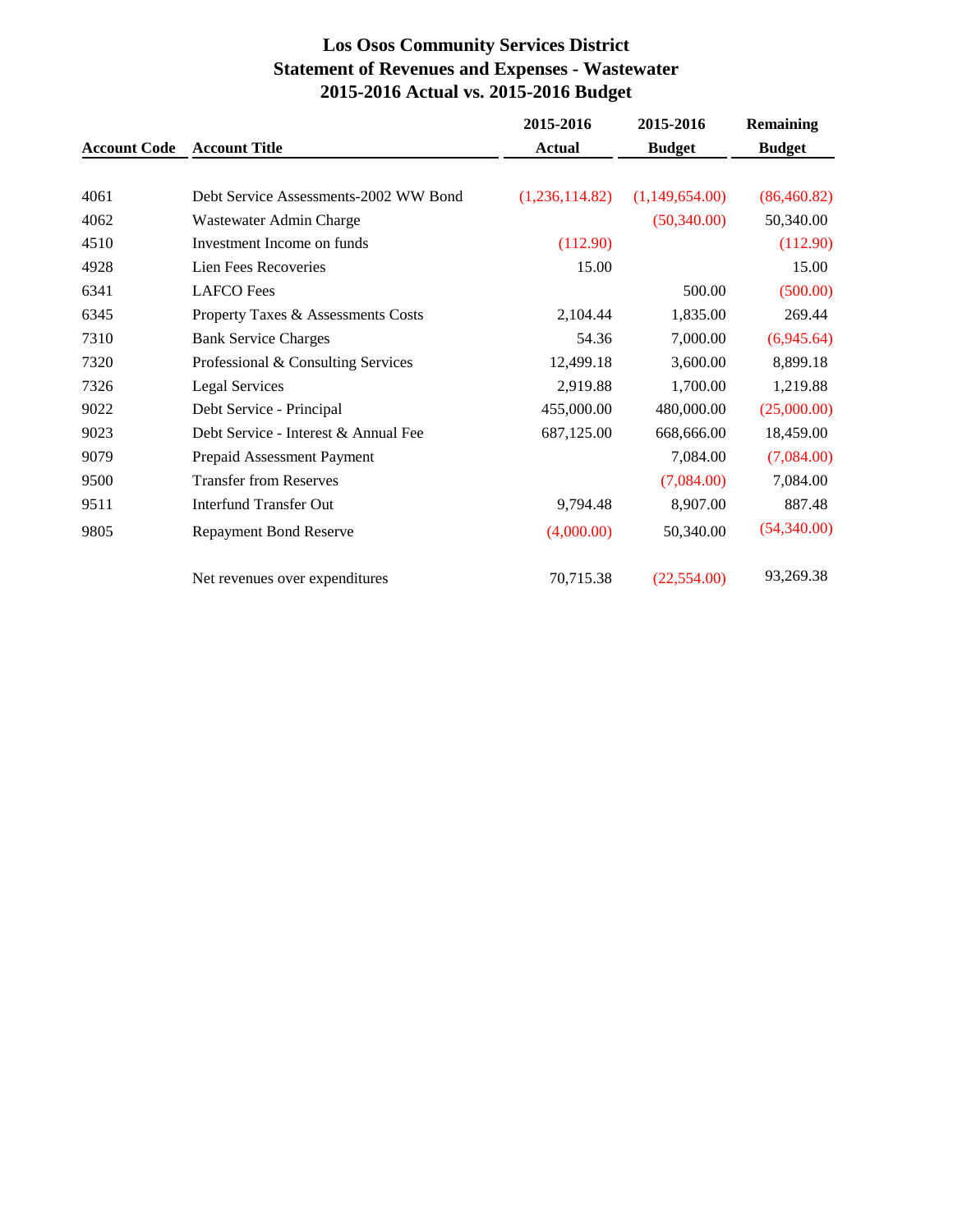# **Los Osos Community Services District Statement of Revenues and Expenses - Drainage 2015-2016 Actual vs. 2015-2016 Budget**

|                     |                                                  | 2015-2016     | 2015-2016     | <b>Remaining</b> |
|---------------------|--------------------------------------------------|---------------|---------------|------------------|
| <b>Account Code</b> | <b>Account Title</b>                             | <b>Actual</b> | <b>Budget</b> | <b>Budget</b>    |
|                     |                                                  |               |               |                  |
| 4035                | <b>Property Taxes</b>                            | (20, 214.26)  | (19,561.00)   | (653.26)         |
| 4400                | <b>Drainage Assessments</b>                      | (93, 143.00)  | (95, 456.00)  | 2,313.00         |
| 4505                | HO Prop Tax Relief                               | (150.28)      | (200.00)      | 49.72            |
| 4510                | Investment Income on funds                       | (274.40)      |               | (274.40)         |
| 4932                | Penalties                                        | (0.01)        |               | (0.01)           |
| 4935                | Sale-Specs/Plans & Non_Capital Items             | (238.97)      | (200.00)      | (38.97)          |
| 5010                | <b>Total Fringe Benefits</b>                     | 7,955.56      | 5,500.00      | 2,455.56         |
| 6000                | Cell Phones                                      | 1,108.54      | 1,000.00      | 108.54           |
| 6025                | Telephone                                        | 634.72        | 200.00        | 434.72           |
| 6110                | <b>IT Purchased Services</b>                     | 11.94         |               | 11.94            |
| 6120                | <b>Computer Licenses</b>                         |               | 500.00        | (500.00)         |
| 6342                | Fees - Regulatory                                | 4,971.00      | 6,000.00      | (1,029.00)       |
| 6345                | Property Taxes & Assessments Costs               | 497.89        | 1,000.00      | (502.11)         |
| 6640                | R & M - Equip & Other Non-Stuctural Fixed Assets | 1,791.26      | 300.00        | 1,491.26         |
| 6750                | R & M - Minor Tools & Equipment                  | 28.80         | 300.00        | (271.20)         |
| 6800                | R & M - Grounds & Collection Systems             | 1,777.16      | 3,000.00      | (1,222.84)       |
| 6900                | R & M - Buildings & Structures                   |               | 500.00        | (500.00)         |
| 7211                | Misc Fuel & Diesel                               | 449.63        | 1,150.00      | (700.37)         |
| 7220                | Gasoline                                         | 961.04        | 1,350.00      | (388.96)         |
| 7226                | Membership & Dues                                | 165.00        |               | 165.00           |
| 7230                | Misc Small Parts & Supplies                      | 59.76         | 100.00        | (40.24)          |
| 7237                | Process Control & Treatment Supplies             | 355.75        |               | 355.75           |
| 7242                | Minor Tools, Accessories & Field Machines        | 37.85         | 300.00        | (262.15)         |
| 7246                | Uniform & Gear                                   |               | 200.00        | (200.00)         |
| 7249                | <b>Safety Supplies</b>                           | 268.54        |               | 268.54           |
| 7250                | <b>Water Quality Testing</b>                     | 160.00        |               | 160.00           |
| 7320                | Professional & Consulting Services               | 6,969.98      | 7,000.00      | (30.02)          |
| 7325                | Insurance                                        | 3,101.76      | 3,102.00      | (0.24)           |
| 7326                | <b>Legal Services</b>                            | 334.39        |               | 334.39           |
| 7330                | Misc Operating Expenses                          |               | 300.00        | (300.00)         |
| 7346                | Promotional Expenses - Event                     |               | 300.00        | (300.00)         |
| 7352                | Rent - Offices & Other Structures                | 450.00        | 600.00        | (150.00)         |
| 8054                | Salaries & Wages - Regular                       | 24,311.96     | 16,000.00     | 8,311.96         |
| 8550                | Mileage Reimbursement & Parking                  | 19.36         | 50.00         | (30.64)          |
| 8610                | Electric                                         | 1,107.47      | 1,000.00      | 107.47           |
| 8660                | Parts & Materials                                | 161.25        |               | 161.25           |
| 8670                | <b>Street Lighting</b>                           | 844.11        | 900.00        | (55.89)          |
| 9511                | <b>Interfund Transfer Out</b>                    | 43,082.95     | 39,017.00     | 4,065.95         |
| 9571                | *Capital Outlay Reserve                          |               | 10,000.00     | (10,000.00)      |
|                     |                                                  |               |               | (5,000.00)       |
| 9572                | *General Contingency (Operations) Reserve        |               | 5,000.00      |                  |
|                     |                                                  |               |               |                  |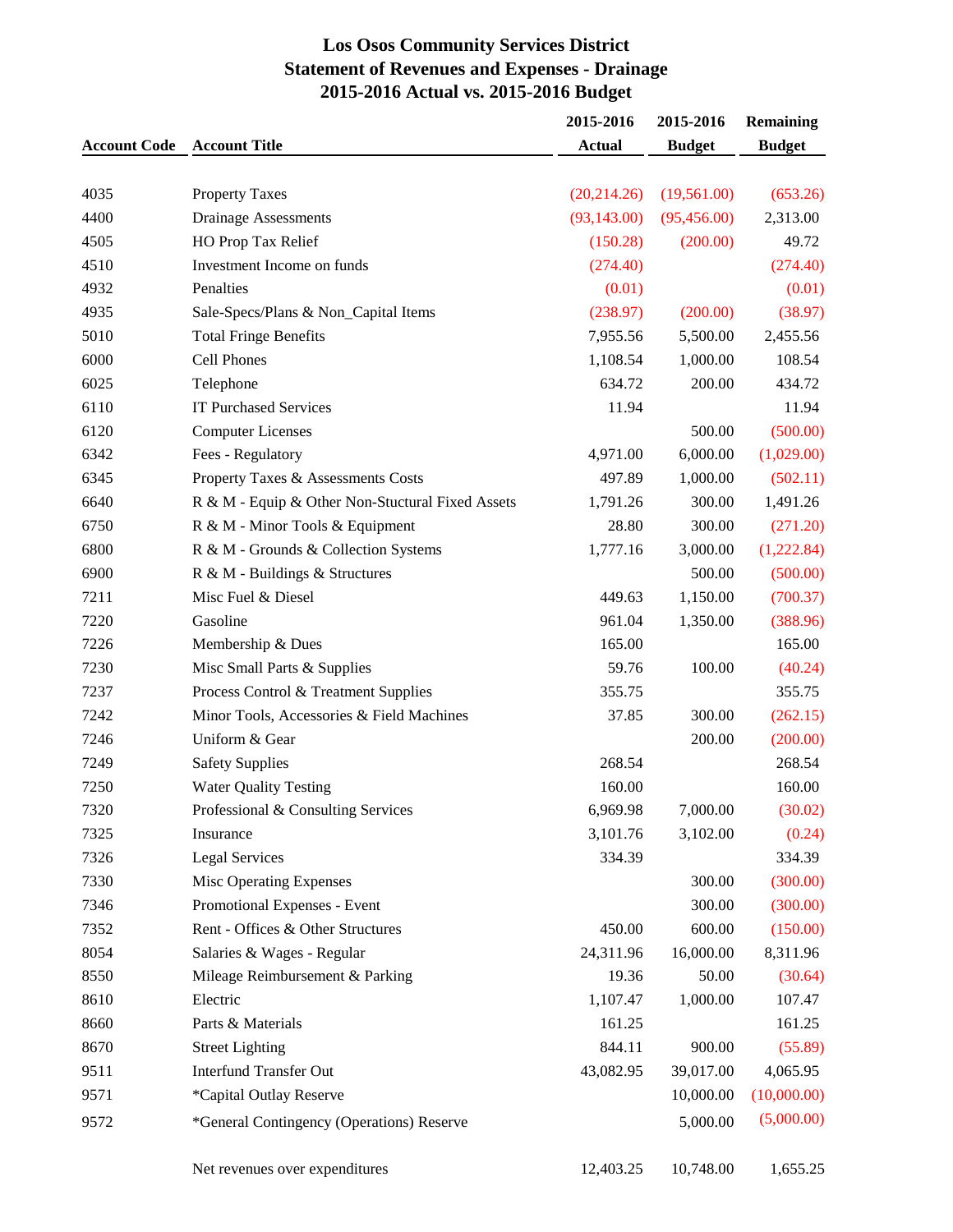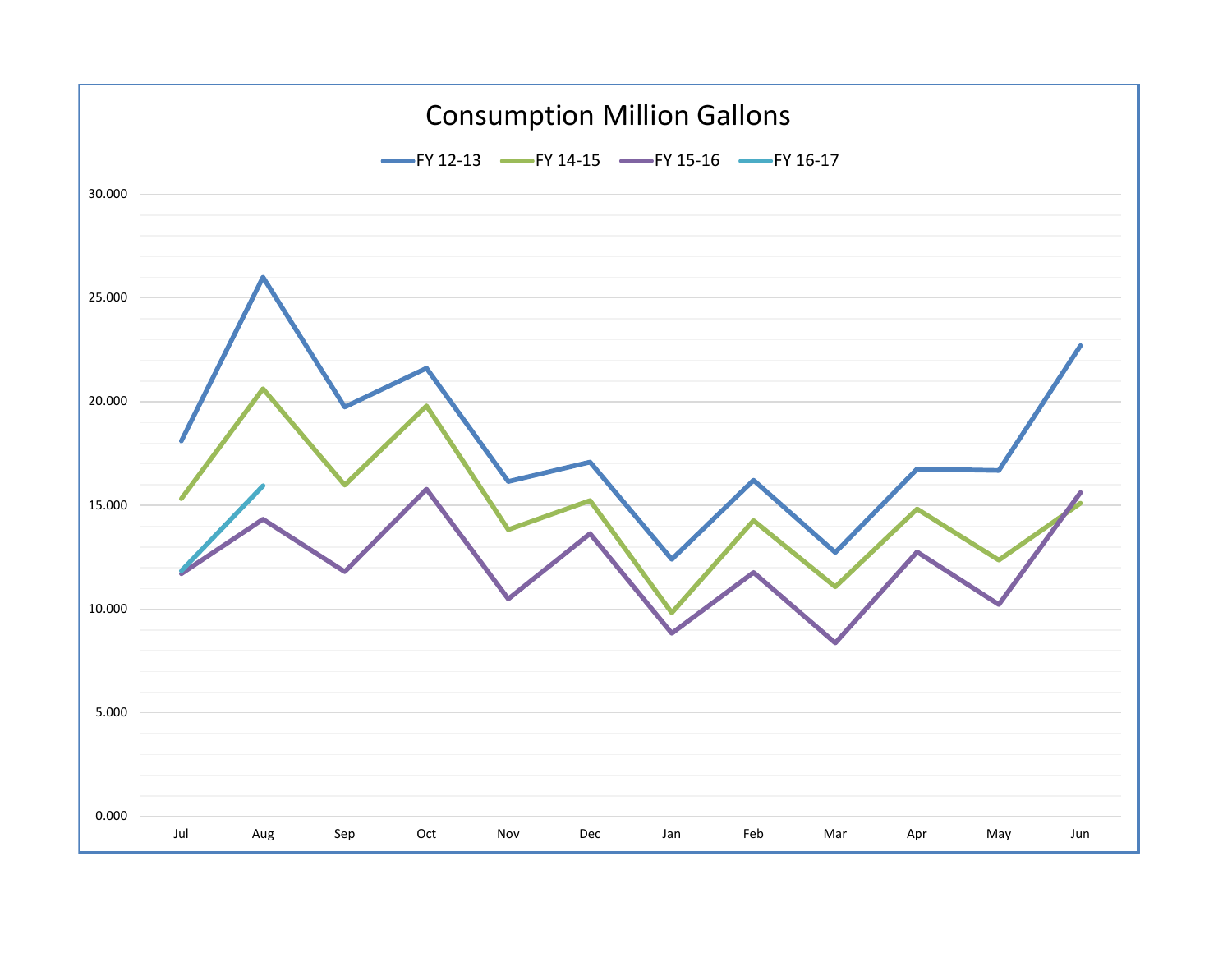|                               | 15 | <b>Audited 14-</b> | <b>FYE 15-16</b>             | <b>Approived</b><br><b>16-17 Final</b><br><b>Budget</b> | <b>Three Year</b><br><b>Total</b> |            |  |
|-------------------------------|----|--------------------|------------------------------|---------------------------------------------------------|-----------------------------------|------------|--|
| <b>Actual and Budgeted</b>    |    |                    | 1,975,984 \$ 1,964,031       | $$2,130,760$ \$ 6,070,775                               |                                   |            |  |
| 2014 Financial Plan Estimates |    | 2096000            | 2331000                      | 2537000 \$                                              |                                   | 6.964.000  |  |
| Variance (loss)               |    |                    | \$ (120,016) \$ (366,969) \$ | $(406, 240)$ \$                                         |                                   | (893, 225) |  |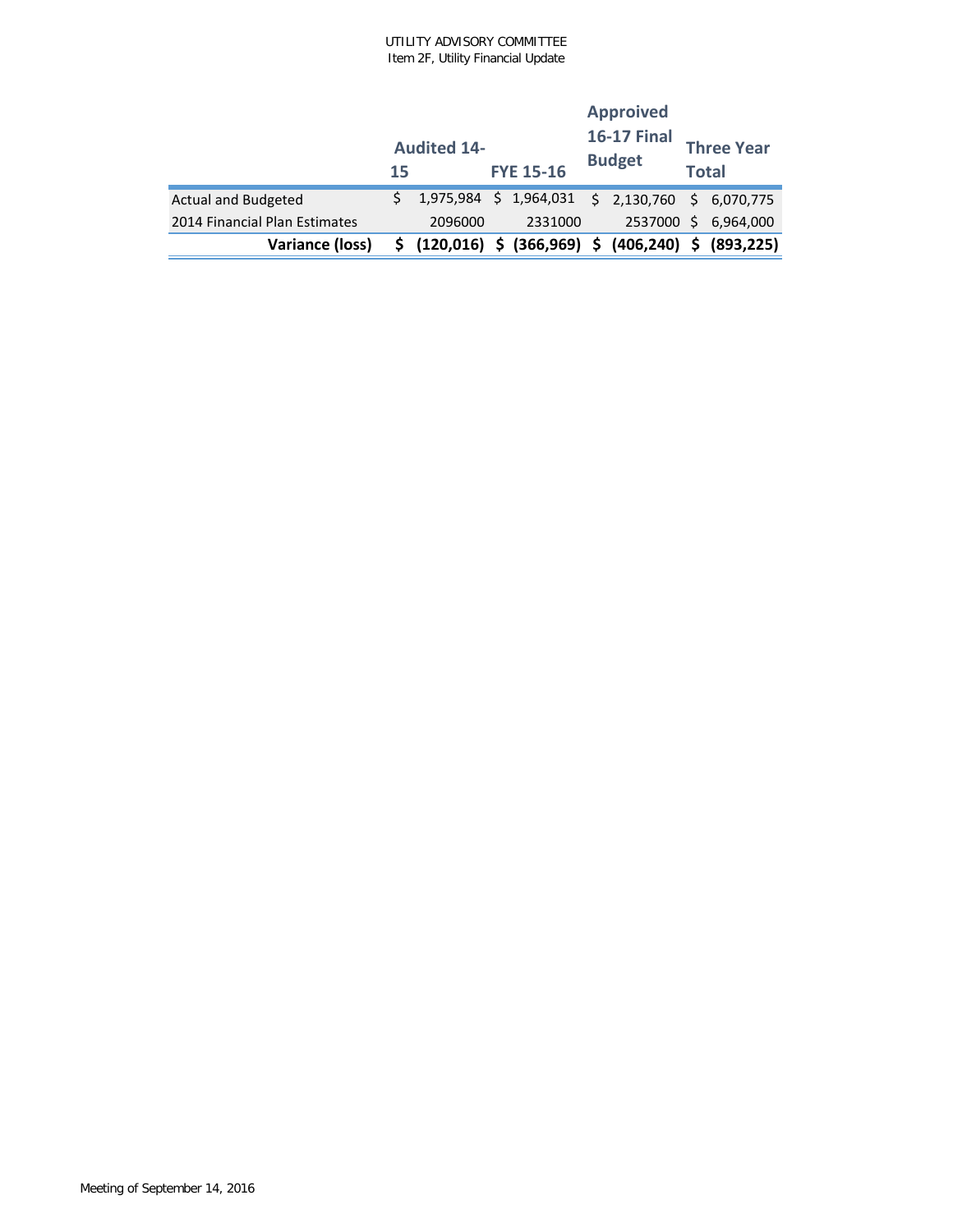#### Los Osos Community Services District Fund Balance Recap Per 06-30-16 Financial Audit

| <b>FUND BALANCE ACTIVITY</b>                                  |              | <b>Admin</b><br>100 |             | <b>Baybridge</b><br>200 |   | <b>Fire</b><br>301 | <b>Vista de Oro-</b><br>400 |              | <b>Water</b> |  | 500                | <b>Drainage</b><br>800 | <b>Parks &amp; Rec</b><br>900 |  |
|---------------------------------------------------------------|--------------|---------------------|-------------|-------------------------|---|--------------------|-----------------------------|--------------|--------------|--|--------------------|------------------------|-------------------------------|--|
| TOTAL FUND BALANCE@ JUNE 30, 2015                             | \$.          | $(4,748)$ \$        |             | $(25,089)$ \$           |   | $(1,656,403)$ \$   |                             | $(6,333)$ \$ |              |  | $(2,755,197)$ \$   | $(298, 955)$ \$        | (304, 966)                    |  |
| CHANGE IN FUND BALANCE FISCAL YEAR 2015/16                    | \$           | $\sim$ 100 $\mu$    | \$          | $24,842 \div$           |   | $33,430$ \$        |                             | $16,829$ \$  |              |  | $(128, 716)$ \$    | $(12,403)$ \$          | $\overline{\phantom{0}}$      |  |
| ESTIMATED FUND BALANCE AS OF JUNE 30, 2016 FYE                | \$           | $(4,748)$ \$        |             | $(247)$ \$              |   | $(1,622,973)$ \$   |                             | $10,496$ \$  |              |  | $(2,883,914)$ \$   | $(311,358)$ \$         | (304, 966)                    |  |
| BUDGETED REVENUE OVER EXPENSE 2016/17                         | \$           | $\sim$ 10 $\pm$     | $\zeta$     | $49,029$ \$             |   | $(11,548)$ \$      |                             | $(136)$ \$   |              |  | 751,772 \$         | $134,628$ \$           | 6,879                         |  |
| TOTAL (ESTIMATED) FUND BALANCE @ JUNE 30, 2017 FYE            | \$           | $(4,748)$ \$        |             | 48,782 \$               |   | $(1,634,521)$ \$   |                             | $10,360$ \$  |              |  | $(2, 132, 142)$ \$ | $(176, 730)$ \$        | (298,087)                     |  |
| PORTION (ESTIMATED) IN RESTRICED RESERVES AS OF JUNE 30, 2017 | $\mathsf{S}$ | $46,216$ \$         |             | $\sim$                  |   | $(1, 152, 263)$ \$ |                             | $\sim$       | \$           |  | $(345,064)$ \$     | $151,536$ \$           | (298,087)                     |  |
| (ESTIMATED) UNRESTRICTED FUND BALANCE AS OF JUNE 30, 2017     | $\zeta$      | $\sim$              | $\varsigma$ | $\sim$                  | Ŝ | $(470, 710)$ \$    |                             | $\sim 100$   |              |  | $(1,787,078)$ \$   | $(25, 194)$ \$         |                               |  |
| ESTIMATED INTERFUND LOAN AMOUNT                               |              |                     |             | 48,782                  |   |                    | Ś                           | 10,360       |              |  |                    |                        |                               |  |

#### **2016/17 Budget Amendments/Financial Actions Needed**

Budget amendment to transfer Vista de Oro Internal Loan reserve to offset negative fund balance at 2016 FYE

Resolution increasing Bayridge loan by \$50,000 from \$125,000 to \$175,000 (September 2017 agenda)

Resolution reducing the Vista de Oro loan to \$12,000 (September 2017 agenda)

Resolution amending the Reserve allocation resolutions to establish the September agenda for annual action to direct the funding of reserves in each fund with all available fund balance, and establishing priority the priority of funding for each reserve (one before the other, % to each, or subject to annual consideration). For example, in which reserve(s) should the \$33,430 (2016 FYE) in Fire be placed?

The Resolution should deposit a large portion of the unrestricted fund balance into the Capital Reserve, and reduce the planned 2016/17 drawdown of the Contingency, Rate Stabilization and Water Quality Trust reserves.

Resolution adopting an allocation methodology to fund the remaining balance of Administrative reserves, which were booked at \$46,216, but only \$4,748 is avalable in cash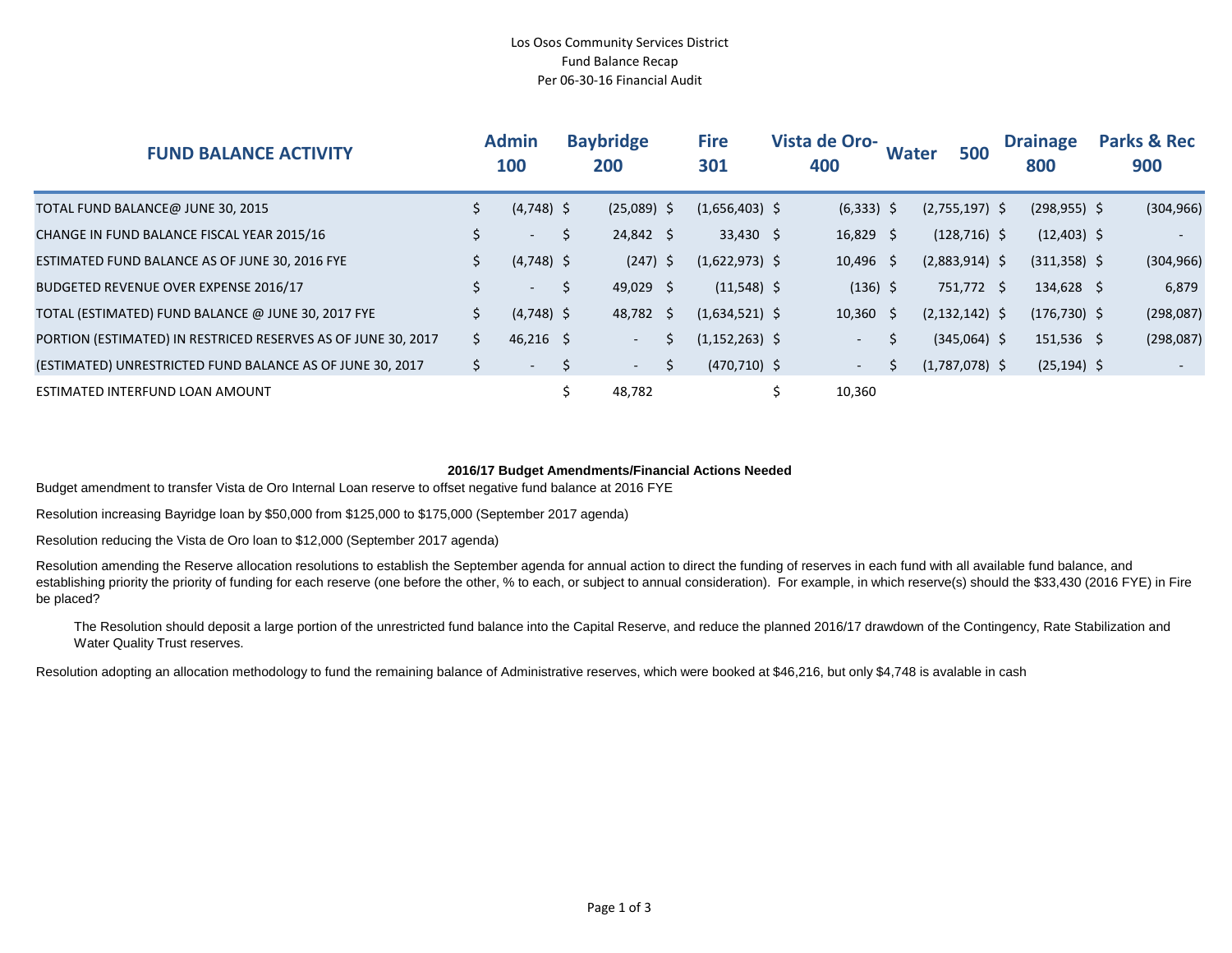#### **RESERVE STATEMENT As of September 09, 2016**

|             |                                                                                                             | <b>Beginning</b>                  |                  |                  | Gain/(Use)   |                 |                     | Adopted Gain/(Use) |                 | <b>Adopted</b>   | <b>Additions</b> | Gain/(Use) |                 | <b>Adopted</b>   |        | <b>Additions Gain/ (Use)</b> | <b>Projected</b> |
|-------------|-------------------------------------------------------------------------------------------------------------|-----------------------------------|------------------|------------------|--------------|-----------------|---------------------|--------------------|-----------------|------------------|------------------|------------|-----------------|------------------|--------|------------------------------|------------------|
| <b>Acct</b> |                                                                                                             | <b>BALANCE</b>                    | <b>Budget FY</b> | <b>Additions</b> | <b>FY</b>    | <b>Total FY</b> | <b>Budget FY</b>    | <b>FY</b>          | <b>Total FY</b> | <b>Budget FY</b> | (other           | <b>FY</b>  | <b>Total FY</b> | <b>Budget FY</b> | (other | <b>FY</b>                    | <b>Ending</b>    |
| <b>Code</b> | <b>Category &amp; Fund</b>                                                                                  | 06/30/2013 2013/2014 (Other uses) |                  |                  | 2013/2014    | 2013/2014       | 2014/2015 2014/2015 |                    | 2014/2015       | 2015/2016        | uses)            | 2015/2016  | 2015-2016       | 2016/2017        | uses)  | 2016/2017                    | <b>BALANCE</b>   |
|             | 100 - Administration                                                                                        |                                   |                  |                  |              |                 |                     |                    |                 |                  |                  |            |                 |                  |        |                              |                  |
| 3111        | General Contingency Reserve (No reserve policy)                                                             | 20,918                            |                  |                  |              | 20,918          | (20, 994)           | 75                 | (0)             |                  |                  |            | (0)             | $\Omega$         |        |                              | (0)              |
| 3164        | Information Technology Reserve (\$200,000 goal with any                                                     |                                   |                  |                  |              |                 |                     |                    |                 |                  |                  |            |                 |                  |        |                              |                  |
|             | fund balance deposited annually)                                                                            | 28,741                            |                  |                  |              | 28,741          |                     | 175                | 28,916          |                  |                  |            | 28,916          |                  |        |                              | 28,916           |
| 3166        | Septic Maintenance Reserve (Fire Station) (\$17,300 initially                                               |                                   |                  |                  |              |                 |                     |                    |                 |                  |                  |            |                 |                  |        |                              |                  |
|             | with no annual goal or maximum)                                                                             | 15,801                            |                  |                  |              | 15,801          |                     | 1,500              | 17,300          |                  |                  |            | 17,300          |                  |        |                              | 17,300           |
|             | Total - 100 - Administration                                                                                | \$65,460                          | \$0              | \$0              | \$0          | \$65,460        | (\$20,994)          | \$1,750            | \$46,216        |                  |                  |            | 46,216          | $\Omega$         |        |                              | 46,216           |
| 3109        | 200 - Bayridge Estates                                                                                      | - Ol                              |                  |                  |              |                 |                     |                    |                 |                  |                  |            |                 |                  |        |                              |                  |
|             | Septic System Decommission Reserve                                                                          |                                   | \$8,000          |                  |              | \$8,000         | \$0]                | 31                 | \$8,031         |                  |                  |            | 8,031           | (8,031)          |        |                              | (0)              |
|             | 301 - Fire                                                                                                  |                                   |                  |                  |              |                 |                     |                    |                 |                  |                  |            |                 |                  |        |                              |                  |
| 3110        | Replacement Reserve - Vehicle, Equip & Fire Engines<br>(Annual amount based on replacement schedule, with a |                                   |                  |                  |              |                 |                     |                    |                 |                  |                  |            |                 |                  |        |                              |                  |
|             | minimum of \$72,000 and catch up funding allowed; up to                                                     |                                   |                  |                  |              |                 |                     |                    |                 |                  |                  |            |                 |                  |        |                              |                  |
|             | max o all replacement needs as detailed in Replacement                                                      |                                   |                  |                  |              |                 |                     |                    |                 |                  |                  |            |                 |                  |        |                              |                  |
|             | Schedule)                                                                                                   | 247,962                           | 109,099          |                  | 67,986       | 425,047         | 92,206              | 645                | 517,898         | 53,334           | (36, 856)        | 34,405     | 515,447         | (85,000)         |        |                              | 430,447          |
| 3111        | General Contingency Reserve (\$10,000 annual goal to a                                                      |                                   |                  |                  |              |                 |                     |                    |                 |                  |                  |            |                 |                  |        |                              |                  |
|             | max of 15% of the Operation and maintenance budget)                                                         |                                   |                  |                  |              |                 |                     |                    |                 |                  |                  |            |                 |                  |        |                              |                  |
|             |                                                                                                             | 61,381                            |                  |                  |              | 61,381          |                     | 1,942              | 63,323          |                  | (2,839)          |            | 60,484          | 10,000           |        |                              | 70,484           |
| 3115        | Public Facilities Fee Reserve (No reserve policy)                                                           | 51,193                            |                  |                  | 429          | 51,622          |                     |                    | 51,622          |                  |                  |            | 51,622          |                  |        |                              | 51,622           |
| 3160        | Capital Outlay Reserve (Annual goalof \$10,000 to a max of                                                  |                                   |                  |                  |              |                 |                     |                    |                 |                  |                  |            |                 |                  |        |                              |                  |
|             | \$5 million)                                                                                                | 613,873                           |                  |                  |              | 613,873         |                     | 837                | 614,710         |                  |                  |            | 614,710         | (15,000)         |        |                              | 599,710          |
|             | Fire Mitigation Fund (No Reserve policy)                                                                    |                                   |                  |                  |              |                 |                     |                    |                 |                  | - 0              | 269        | 165,674         | (4, 100)         |        |                              | 161,574          |
|             | Total - 301 - Fire                                                                                          | \$974,409                         | \$109,099        | \$0              | \$68,415     | \$1,151,924     | \$92,206            | \$3,423            | \$1,247,553     |                  |                  |            | 1,242,263       | (94, 100)        |        |                              | 1,152,263        |
|             | 400 - Vista de Oro                                                                                          |                                   |                  |                  |              |                 |                     |                    |                 |                  |                  |            |                 |                  |        |                              |                  |
| 3193        | Reserve - Internal Loan                                                                                     | 1,517                             | \$30,000         | ( \$1,567)       | ( \$15, 151) | \$14,799        |                     | ( \$11,451]        | \$3,348         |                  |                  |            | 3,348           |                  |        |                              | 3,348            |
|             | <b>500 - Water</b>                                                                                          |                                   |                  |                  |              |                 |                     |                    |                 |                  |                  |            |                 |                  |        |                              |                  |
| 3050        | Water Quality Trust Reserve (No annual funding, no max)                                                     |                                   |                  |                  |              |                 |                     |                    |                 |                  |                  |            |                 |                  |        |                              |                  |
|             |                                                                                                             | 91,517                            |                  |                  |              | 91,517          |                     |                    | 91,517          |                  |                  |            | 91,517          | (91, 517)        |        |                              |                  |
| 3110        | Replacement Reserve - Vehicles and Equip                                                                    | 42,197                            |                  |                  |              | 42,197          |                     | (42, 197)          |                 |                  |                  |            | $\Omega$        |                  |        |                              | $\circ$          |
| 3111        | General Contingency Reserve (\$25,000 per year max of                                                       |                                   |                  |                  |              |                 |                     |                    |                 |                  |                  |            |                 |                  |        |                              |                  |
|             | 60% of operation and maintenance budget)                                                                    | 178,783                           | 25,000           | 30,000           | (30,000)     | 203,783         | 25,000              | (31, 801)          | 196,982         | 25,000           |                  | 25,000     | 221,982         | (175,000)        |        |                              | 46,982           |
| 3160        | Capital Outlay Reserve (\$150,000 per year to \$470,000, up                                                 |                                   |                  |                  |              |                 |                     |                    |                 |                  |                  |            |                 |                  |        |                              |                  |
|             | to max as needed inMaster Plan)                                                                             | 493,407                           | 65,000           |                  | 665          | 559,072         | 65,000              | (57, 258)          | 566,814         | 65,000           | (125,000)        | 72,348     | 514,163         | (285, 255)       |        |                              | 228,908          |
| 3163        | Water Stabilization Reserve (\$32,000 per year max of 10%                                                   |                                   |                  |                  |              |                 |                     |                    |                 |                  |                  |            |                 |                  |        |                              |                  |
| 3165        | of Operating budget)<br>Basin Management Plan Reserve (no annual amont, but                                 | 128,856                           | 32,000           |                  |              | 160,856         | 32,000              |                    | 192,856         | 32,000           |                  | 32,000     | 224,856         | (200,000)        |        |                              | 24,856           |
|             | intended to appropriate cost savings in account 9155                                                        |                                   |                  |                  |              |                 |                     |                    |                 |                  |                  |            |                 |                  |        |                              |                  |
|             | annually, up to \$1 million max)                                                                            | 39,288                            |                  |                  |              | 39,288          |                     |                    | 39,288          |                  |                  |            | 39,288          | $\Omega$         |        |                              | 39,288           |
| 3167        | Water Conservation Reserve (initial \$25,000 deposit with                                                   |                                   |                  |                  |              |                 |                     |                    |                 |                  |                  |            |                 |                  |        |                              |                  |
|             | no annual amount minimum, but intended to accrue                                                            |                                   |                  |                  |              |                 |                     |                    |                 |                  |                  |            |                 |                  |        |                              |                  |
|             | balance of water conservation expense account to max of                                                     |                                   |                  |                  |              |                 |                     |                    |                 |                  |                  |            |                 |                  |        |                              |                  |
|             | \$100,000)                                                                                                  | 25,031                            |                  |                  |              | 25,031          |                     | (20,000)           | 5,031           |                  |                  |            | 5,031           |                  |        |                              | 5,031            |